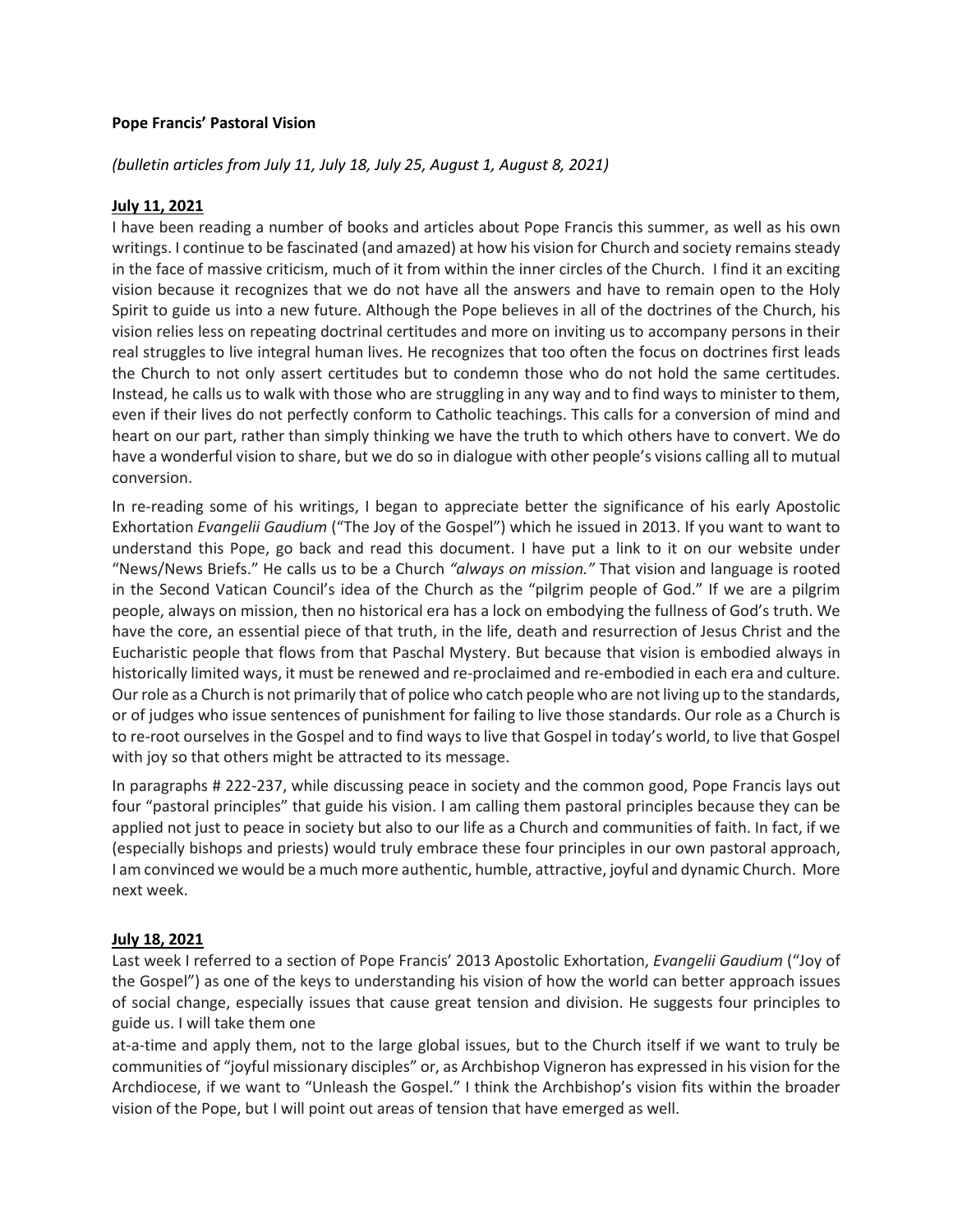The first principle the Pope names is *"Time is greater than space"* (#222-225). Here Pope Francis is highlighting the dialectic between fullness and limitation. Within a given "space" (the world, a bloc of nations, or a single nation, or a state, city or town, a corporation or a business enterprise, a nongovernmental organization or a community group, a Church or a diocese or parish, a university or a school, a marriage or a family, and so on) at any given moment, the embodiment of truth or justice or freedom or any transcendent value will always be limited and imperfect. When we forget that, we tend to overvalue and put too much energy into preserving the way things are "right now." We also can either nostalgically think there was a more perfect past or have an idealized future vision and try to impose them on the present reality. In the words of Pope Francis, making "space" greater than "time" is to use our power to make things "right now" the way we want them to be, unwilling to either let change happen or imposing change in such a way that we damage the space within which we are living.

For Pope Francis the better understanding and direction is to recognize that *time is greater than space*. To give greater priority to time over space is to recognize the value of starting processes that can grow and create new and better alternatives. It is to recognize both the good realities that exist as well as the imperfections and limitations of the present and realize that we can accept such imperfections because we can always initiate ways that can make them better. The Pope uses the parable of the wheat and the weeds (Matthew 13:24-30) as a Scriptural image of this—we can see the weeds, but in tearing them out to create a perfect field "right now", we are in danger of destroying the good wheat as well. We need patience and trust. We need a vision for the long haul, but also a willingness to try new and creative approaches, to see what will bear the greatest fruit. A practical example is Pope Francis' emphasis on what he calls "synodal processes and wisdom." Pope Francis places great value on the kind of wisdom that can emerge when bishops gather as groups and share their true thoughts and concerns, rather than having preconceived answers. When he was criticized for limiting that synodal wisdom to men and bishops only, he established procedures for women to have a voting role in future synods. When asked to decide the question of whether women can be ordained as deacons, he tabled that question and challenged regions of bishops to explore how that would fit into their vision of the Church and to think creatively beyond just the categories of ordained versus non-ordained leaders in the Church. The Pope's emphasis on time as greater than space has allowed him to be comfortable in not having all the answers "right now," to be open to the wisdom of others, and to put into place seemingly small but important structural changes that can prove their value over time.

On our local level, the Archdiocese of Detroit's Synod of 2016 on the New Evangelization fits very well within this vision of the Pope. At that Synod the recognition that the Church of the Archdiocese of Detroit had to undergo significant structural change and that the Spirit of God can guide that change emerged strongly. The subsequent "Unleash the Gospel" initiative and the move to the "Family of Parishes" model are efforts to focus the Church on moving beyond the current "space" and business-as-usual and initiate processes that can bear fruit over the next years and decades. If there is one area of concern on my part, in looking at what is happening in the Archdiocese in light of Pope Francis' vision, is that we might be trying to make the new model happen too quickly, forcing what is an idealized vision which needs a lot of time to unfold, to fit our current situation "right now" (thus giving priority to space over time). What is needed is to initiate the new processes and then give them time to mature, so that true discernment of their fruit can be done, as well as recognizing any "weeds" that might emerge.

On the parish level, this first principle raises the following questions for me. Are we willing at St. Regis to let a new vision of parish, of church and school and faith formation, of collaboration with other parishes,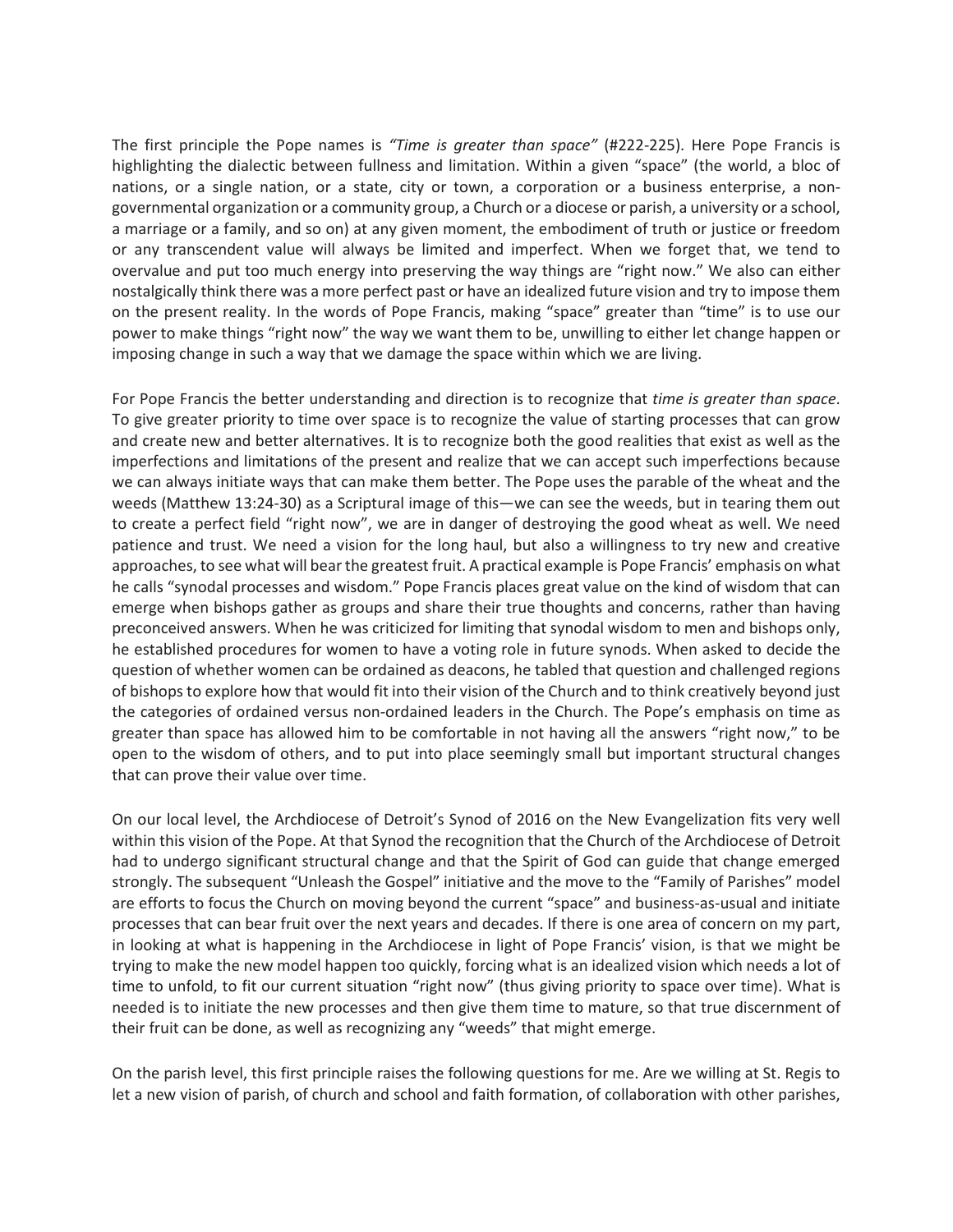emerge over time? Or will we be so wedded to the current "space" (structures, Mass times, ways of doing things) that we will miss an opportunity to be shaped by the Holy Spirit in a way that will position us well for the next generation(s) of parish life and ministry? Next time, a second principle, "*Realities are more important than ideas."*

## **July 25, 2021**

Another pastoral principle Pope Francis mentions in *Evangelii Gaudium* is: *"Realities are more important than ideas"* (#231-233). Ideas, of course, are important. They can lead us to critically re-think and reevaluate what we are doing. They can challenge the status quo and offer possibilities for change. But to let the idea either distort reality or keep us from addressing the real needs of people who are hurting or are being excluded from the goods necessary for a dignified life is to violate this principle. The Pope gives the example of *"empty rhetoric."* We see this too often in the political realm. Empty rhetoric happens when government leaders and politicians claim to be serving the good of people by what they are proposing but fail to address the real needs of people or cause damage to people. For example, we can debate the merits of our health care system and the best way to correct its deficiencies, but if there are significant segments of our population who do not have access to basic health care, something is wrong. We need to give them health care, even if it is not done in the most efficient way. The reality of the needs of the people is more important than a theoretical construct of the best health care system.

Another example the Pope gives is that of *"intellectual discourse bereft of wisdom*." This happens so often on social media platforms, where clearly false ideas gain great traction and hinder people from seeing the reality in front of them. Think of those who deny the legitimacy of the last presidential election or those that think COVID-19 vaccinations are some conspiracy to control people's lives. Because some media platforms promote an idea that is not grounded in reality, they cause great harm to the common good. I think we see this distortion at work in the current debates over gender identity as well. There are those who want to define gender as "whatever I say my gender is," even for those who have not yet fully matured psychologically and physically, and therefore promote whatever hormonal or even nonreversible surgical procedures are necessary to bring one's body in line with one's currently preferred gender, when the reality of psycho-sexual development and integration of one's gender into one's identity is much more complex. The Church has to be very careful here as well, because we talk about being communities of care and mercy and kindness and love as elements of a gospel way of life, but do our policies and actions truly reflect those virtues when dealing with people who are struggling with gender identity? Often diocesan school policies unilaterally forbid Catholic schools from accepting someone who is publicly exploring a transgender identity. There is no doubt that such a student will have lots of social challenges, but I would think there could be a way to accompany such a person and their family which shows compassion and care, without compromising the Church's vision of human sexuality and personhood.

In many ways I think this principle—*realities are more important than ideas*—is the most important of the four principles. Catholic wisdom in all areas of teaching is rooted in what is sometimes termed a "critical realism." We accept that our understanding of a dogma or doctrine can deepen over time. We accept that much of our non-doctrinal teaching can even radically change. A good example of the latter is the Church's teaching on religious liberty. We have gone from condemning the idea in the  $19<sup>th</sup>$  century to making it a hallmark of our teaching today. This principle is also tied to the first one mentioned in a previous column *time is greater than space*. Because reality is always situated within a specific historical and cultural framework, when that framework changes, our pastoral application of our teaching has to change as well. When human wisdom develops deeper and fuller understandings of the cosmos and of the human person, the Church's wisdom and teaching eventually takes account of it, rather than burying its head in the sand. It sometimes takes a while—think of the struggle to appreciate the theory of evolution or the vastness of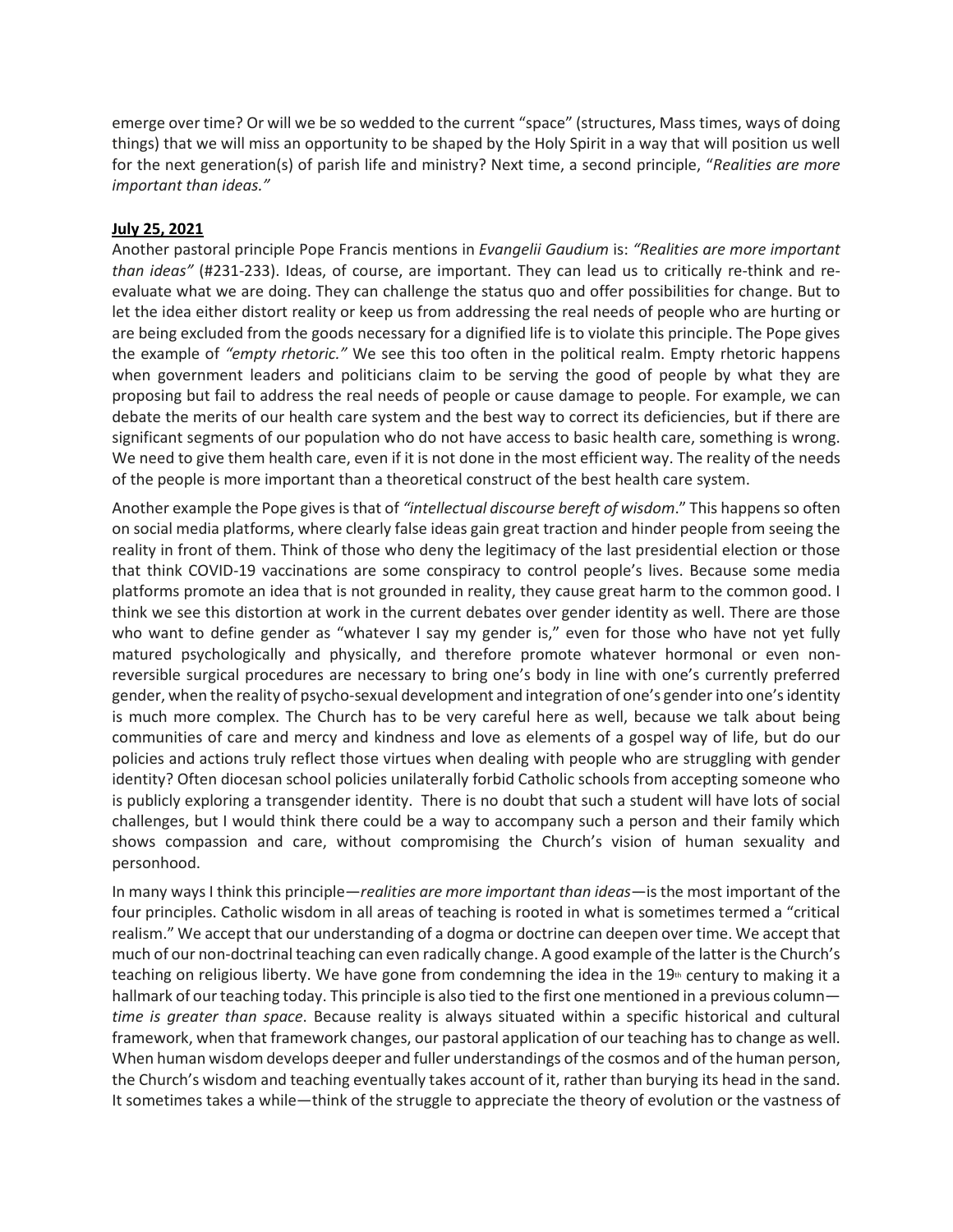the universe in terms of time and space—but the failure to accept the reality in front of us is never a good solution.

The Archdiocese of Detroit is currently engaged in a process that brings this principle to the forefront. As parishes move into what is called the "Family of Parishes" model, there could be a tendency to take the idea and try to force every parish reality to fit the idealized model. The Pope's principle—*realities are more important than ideas*—would suggest that we be careful here, lest we cause greater harm than good. At the same time, are we as a parish willing to recognize the reality in front of us:

•The reality of many fewer priests and the need to significantly reduce the Mass times at each parish?

- •The reality of ministries and outreaches that can become much more vital and dynamic if shared by all parishes in the family, rather than duplicated in each parish?
- •The reality that the next generation of Catholics needs to be energized and evangelized if we are to have sufficient energy and resources to support our parishes?

It would be tragic to lose the identity and energy of current parishes, in pursuit of an idealized goal. It would be equally tragic to put on blinders and not see the reality in front of us that is calling for significant change in how we structure and live parish life.

Next time: the final two principles. "*Unity prevails over conflict,"* and *"The whole is greater than the parts."*

# **August 1, 2021**

In addition to the two principles already discussed *("Time is greater than space"* and *"Realities are more important than ideas"*) Pope Francis mentions two further ones in his Apostolic Exhortation, *Evangelii Gaudium*: *"Unity prevails over conflict"* (#226-230) and *"The whole is greater than the part"* (#234-237). The Pope applies these principles toward a vision of the common good for society. I also want to apply them to the Church as well.

*"Unity prevails over conflict"* is rooted in the Christian conviction that the Spirit of God desires and is able to create unity in the midst of great diversity. It is a principle that keeps us from ignoring conflict, but also keeps us from being consumed by conflict or the need to "win at all costs." This principle is an expression of solidarity as understood by Catholic Social Teaching. Solidarity is not just accompanying people in need, rather an intentional desire to understand those who differ from us and to find ways to bridge the gap between that which divides human communities. If we really do not think that unity ultimately prevails over conflict, we will miss creative solutions to that which causes conflict. *"The whole is greater than the part"* is a related principle. The Pope evokes this principle not to minimize the unique individual or the importance of local communities solving their own problems, but to remind us not to lose sight of the bigger picture. We can get so focused on some relatively small piece of the problem and get stuck when that smaller piece is not solved, rather than letting that area be unresolved and still find ways to work toward the larger goal.

We are in a world where too often we settle for loudly proclaiming our issues, our viewpoint, our concerns and do not spend the time to understand the viewpoint or concerns of others. We even are willing to settle for division and conflict rather than seek creative solutions that can bring greater unity and serve the common good of all. It takes intentional effort to listen to and understand a significantly different viewpoint. It is so easy to vilify and denigrate or stir up opposition. That is not the way of the gospel. That is not the way of a disciple of Jesus. Take, for example, the way some people try to dismiss the phrase "Black lives matter" by saying that "White lives matter too" or "All lives matter." Instead of solidarity which can also include legitimate differences of viewpoint and critique—we settle for opposition. If we took the time to understand the phrase, its origins and why it became a rallying cry, we might come to see that saying "Black lives matter" is precisely trying to help us understand that all lives matter. It is pointing out what happens when we either do not see or ignore the real harm being done to groups of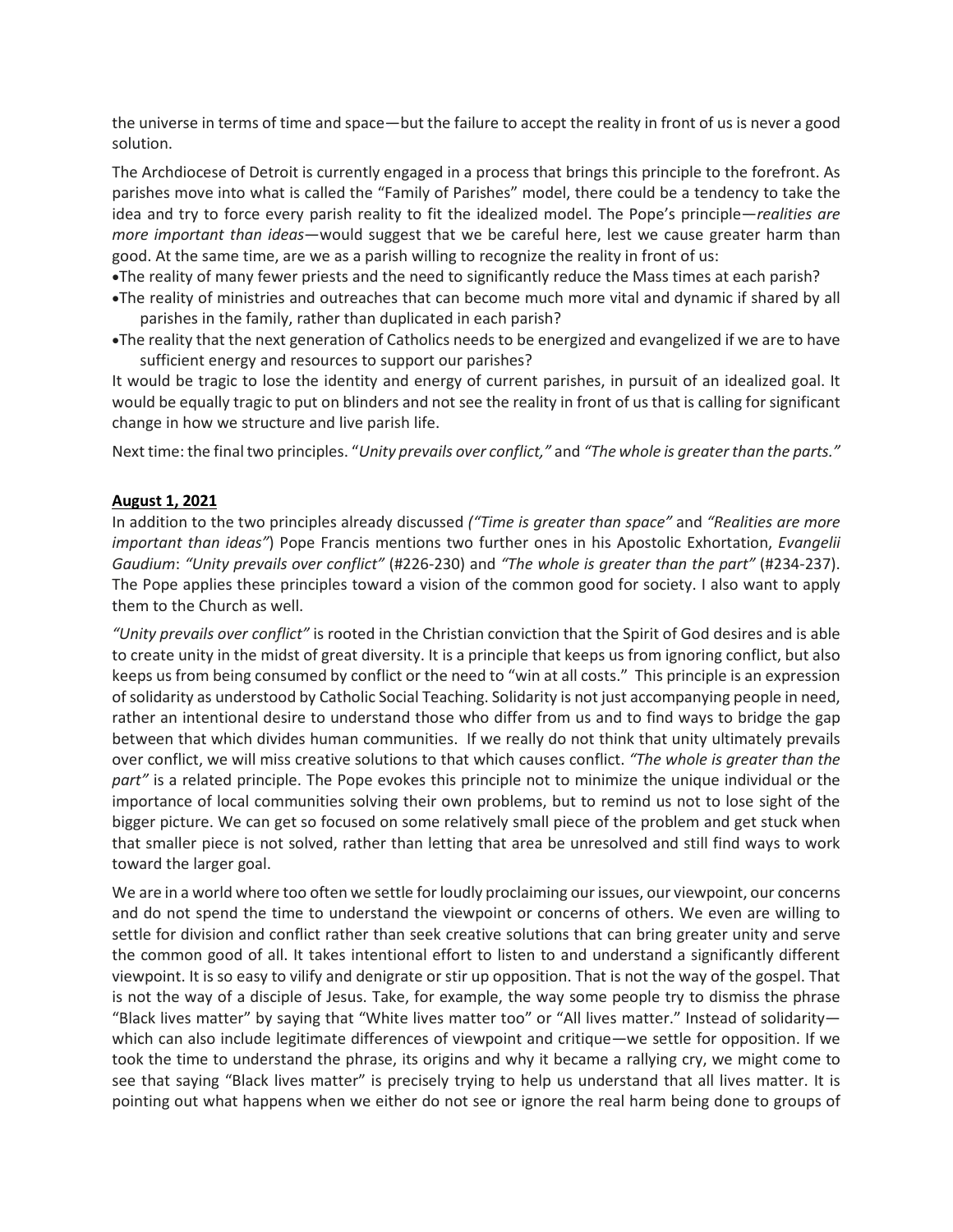people under current practices. If all lives matter then why is there such a discrepancy in the use of force with black people? When those who are black receive the same standards of dignity and justice as others, then we will have achieved the greater goal of treating all lives as being equally important.

As a Church we can use these principles to help move us toward greater unity and wholeness. For example, do we get so focused on a particular issue—Communion to certain politicians or to those who are not in Church-approved marriages—that we are unable to appreciate the greater unity we share and the common vision we share in Eucharist? As a parish, when we gather at Eucharist around the table of the Lord, are we willing to be in solidarity even with those for whom we might vociferously disagree? These two principles, like the previous two, invite us to see the Christian life as a journey, and holiness not as a badge of achievement but as a work in progress among all of us who at least share one thing—being sinners in need of mercy.

Next week I will conclude these thoughts by printing a reflection of Cardinal Dearden (a previous Archbishop of Detroit) from 1979, which, I think, beautifully and prophetically captures exactly what Pope Francis is aiming at.

# **August 8, 2021**

The four pastoral principles from Pope Francis' Apostolic Exhortation *Evangelii Guadium* ("Joy of the Gospel") which I have highlighted over the last few weeks of bulletin articles remind me of a homily by the late Cardinal Dearden, Archbishop of Detroit, given at the Mass for deceased priests in 1979. Some time after, excerpts from that homily were taken by Father (later Bishop) Ken Untener, who had originally prepared much of the homily for the archbishop, and turned into a shorter reflection. Somehow it got onto the internet incorrectly labelled as "The Romero Prayer," because it sounded a lot like something that Archbishop Romero (now Saint Oscar Romero) would have said as Archbishop of San Salvador prior to his being martyred in 1980. It really should be called "The Dearden Vision" or "The Dearden-Untener Reflection." I will put the whole homily on our website under News/News Briefs so you can see how the homily was tied to the readings at that Mass: 1 Corinthians 3:4-11 and Matthew 13:31-33. Below are just the excerpts that were pulled out to form the briefer reflection.

*It helps, now and then, to step back and take a long view. The kingdom is not only beyond our efforts, it is beyond our vision. We accomplish in our lifetime only a tiny fraction of the magnificent enterprise that is God's work.*

*Nothing we do is complete, which is a way of saying that the kingdom always lies beyond us. No statement*  says all that could be said. No prayer fully expresses our faith. No confession brings perfection. No pastoral *visit brings wholeness. No program accomplishes the Church's mission. No set of goals and objectives includes everything.*

*This is what we are about. We plant the seeds that one day will grow. We water seeds already planted, knowing that they hold future promise. We lay foundations that will need further development. We provide yeast that produces far beyond our capabilities.*

*We cannot do everything, and there is a sense of liberation in realizing that. This enables us to do something, and to do it very well. It may be incomplete, but it is a beginning, a step along the way, an opportunity for the Lord's grace to enter and do the rest. We may never see the end results, but that is the difference between the Master Builder and the worker. We are workers, not master builders; ministers, not messiahs. We are prophets of a future not our own.*

As Pope Francis emphasizes: *Time is greater than space* ("It helps now and then to step back and take the long view"; "Nothing we do is complete…no program accomplishes the church's mission"). *Realities are more important than ideas* ("We cannot do everything…this enables us to do something, and to do it very